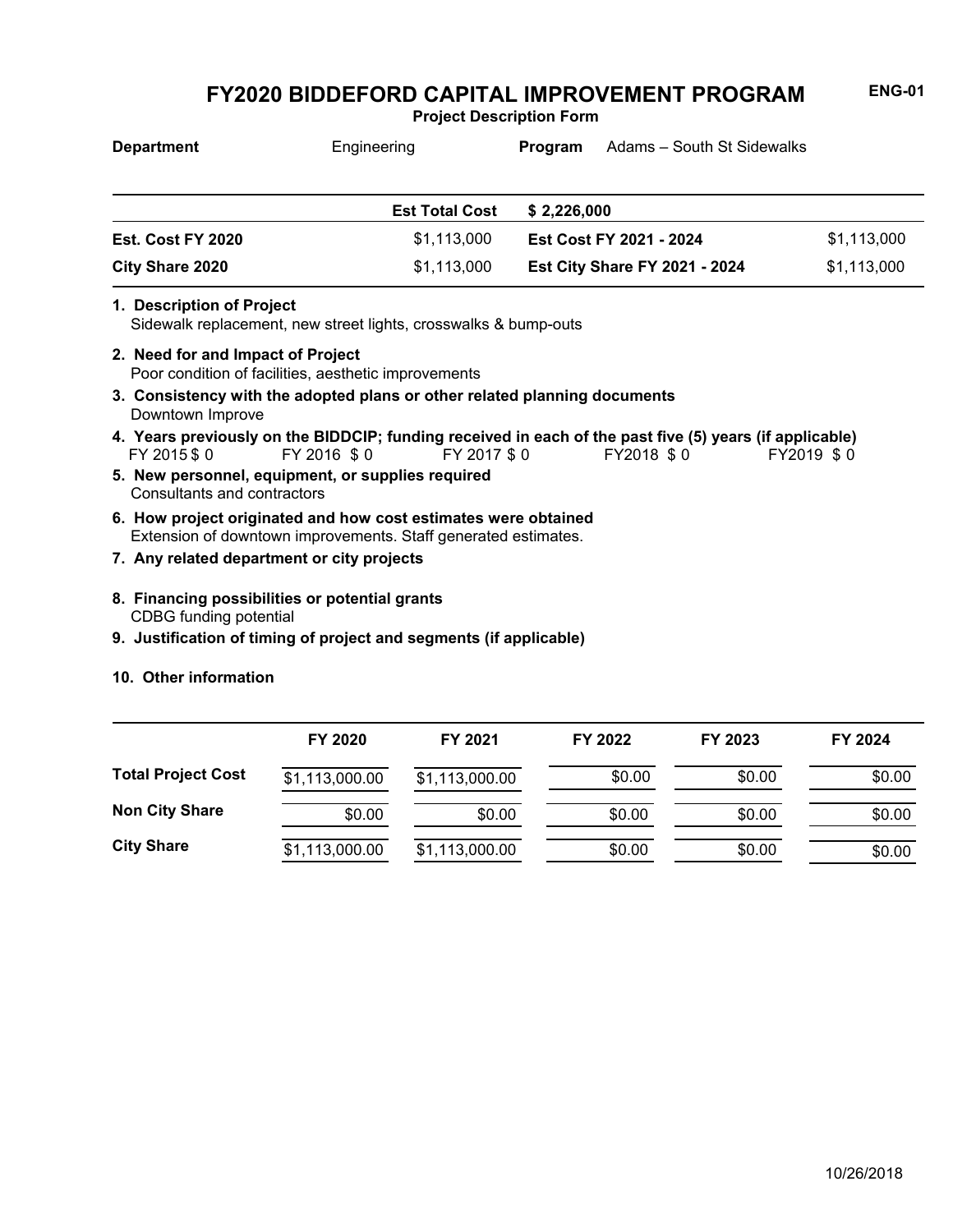**Project Description Form**

| <b>Department</b>                 | Engineering                                                                                                                           | Program     | Alfred St Sidewalks                  |             |
|-----------------------------------|---------------------------------------------------------------------------------------------------------------------------------------|-------------|--------------------------------------|-------------|
|                                   | <b>Est Total Cost</b>                                                                                                                 | \$1,074,000 |                                      |             |
| Est. Cost FY 2020                 | \$0                                                                                                                                   |             | Est Cost FY 2021 - 2024              | \$1,074,000 |
| <b>City Share 2020</b>            | \$0                                                                                                                                   |             | <b>Est City Share FY 2021 - 2024</b> | \$1,074,000 |
| 1. Description of Project         | Sidewalk replacement, new street lights, crosswalks & bump-outs                                                                       |             |                                      |             |
| 2. Need for and Impact of Project | Poor condition of facilities, aesthetic improvements                                                                                  |             |                                      |             |
| Downtown Improve                  | 3. Consistency with the adopted plans or other related planning documents                                                             |             |                                      |             |
| FY 2015 \$0                       | 4. Years previously on the BIDDCIP; funding received in each of the past five (5) years (if applicable)<br>FY 2016 \$0<br>FY 2017 \$0 |             | FY2018 \$0                           | FY2019 \$0  |
| Consultants and contractors       | 5. New personnel, equipment, or supplies required                                                                                     |             |                                      |             |
|                                   | 6. How project originated and how cost estimates were obtained<br>Extension of downtown improvements. Staff generated estimates.      |             |                                      |             |
|                                   | 7. Any related department or city projects                                                                                            |             |                                      |             |
| CDBG funding potential            | 8. Financing possibilities or potential grants                                                                                        |             |                                      |             |

**9. Justification of timing of project and segments (if applicable)**

#### **10. Other information**

|                           | FY 2020 | FY 2021        | FY 2022 | FY 2023 | FY 2024 |
|---------------------------|---------|----------------|---------|---------|---------|
| <b>Total Project Cost</b> | \$0.00  | \$1,074,000.00 | \$0.00  | \$0.00  | \$0.00  |
| <b>Non City Share</b>     | \$0.00  | \$0.00         | \$0.00  | \$0.00  | \$0.00  |
| <b>City Share</b>         | \$0.00  | \$1,074,000.00 | \$0.00  | \$0.00  | \$0.00  |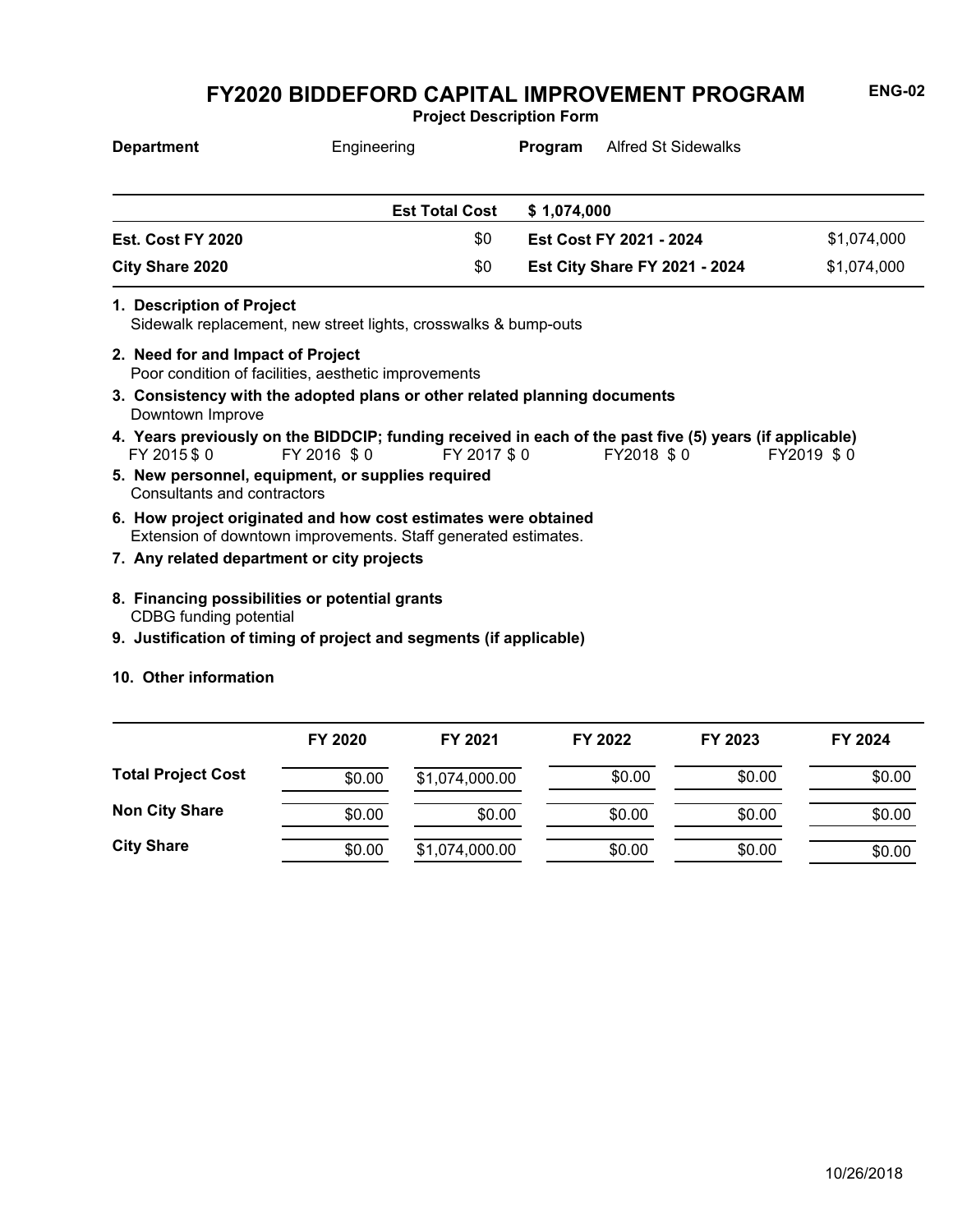**Project Description Form**

| <b>Department</b>                                                               | Engineering                                                                                                                                            | Program     | Elm and Pearl Intersection Improvements |             |
|---------------------------------------------------------------------------------|--------------------------------------------------------------------------------------------------------------------------------------------------------|-------------|-----------------------------------------|-------------|
|                                                                                 | <b>Est Total Cost</b>                                                                                                                                  | \$2,500,000 |                                         |             |
| Est. Cost FY 2020                                                               | \$500,000                                                                                                                                              |             | Est Cost FY 2021 - 2024                 | \$2,000,000 |
| <b>City Share 2020</b>                                                          | \$500,000                                                                                                                                              |             | <b>Est City Share FY 2021 - 2024</b>    | \$1,250,000 |
| 1. Description of Project                                                       | Intersection redesign and improvements at Elm and Pearl St                                                                                             |             |                                         |             |
| 2. Need for and Impact of Project                                               | Improve safety, access and mobility into the downtown area                                                                                             |             |                                         |             |
| downtown redevelopment plan                                                     | 3. Consistency with the adopted plans or other related planning documents                                                                              |             |                                         |             |
| FY 2015 \$0                                                                     | 4. Years previously on the BIDDCIP; funding received in each of the past five (5) years (if applicable)<br>FY 2016 \$0                                 | FY 2017 \$0 | FY2018 \$0                              | FY2019 \$0  |
| Consultants/contractors                                                         | 5. New personnel, equipment, or supplies required                                                                                                      |             |                                         |             |
| Consultants, staff preliminary estimate                                         | 6. How project originated and how cost estimates were obtained                                                                                         |             |                                         |             |
| 7. Any related department or city projects<br>Planning, Econ Development, Codes |                                                                                                                                                        |             |                                         |             |
| PACTS grant, City match                                                         | 8. Financing possibilities or potential grants                                                                                                         |             |                                         |             |
|                                                                                 | 9. Justification of timing of project and segments (if applicable)<br>Grant Application process begins in winter 2018 for PACTS 2020-2023 BTIP funding |             |                                         |             |
| 10. Other information                                                           |                                                                                                                                                        |             |                                         |             |

|                           | FY 2020      | FY 2021        | FY 2022        | FY 2023 | FY 2024 |
|---------------------------|--------------|----------------|----------------|---------|---------|
| <b>Total Project Cost</b> | \$500,000.00 | \$1,000,000.00 | \$1,000,000.00 | \$0.00  | \$0.00  |
| <b>Non City Share</b>     | \$0.00       | \$750,000.00   | \$0.00         | \$0.00  | \$0.00  |
| <b>City Share</b>         | \$500,000.00 | \$250,000.00   | \$1,000,000.00 | \$0.00  | \$0.00  |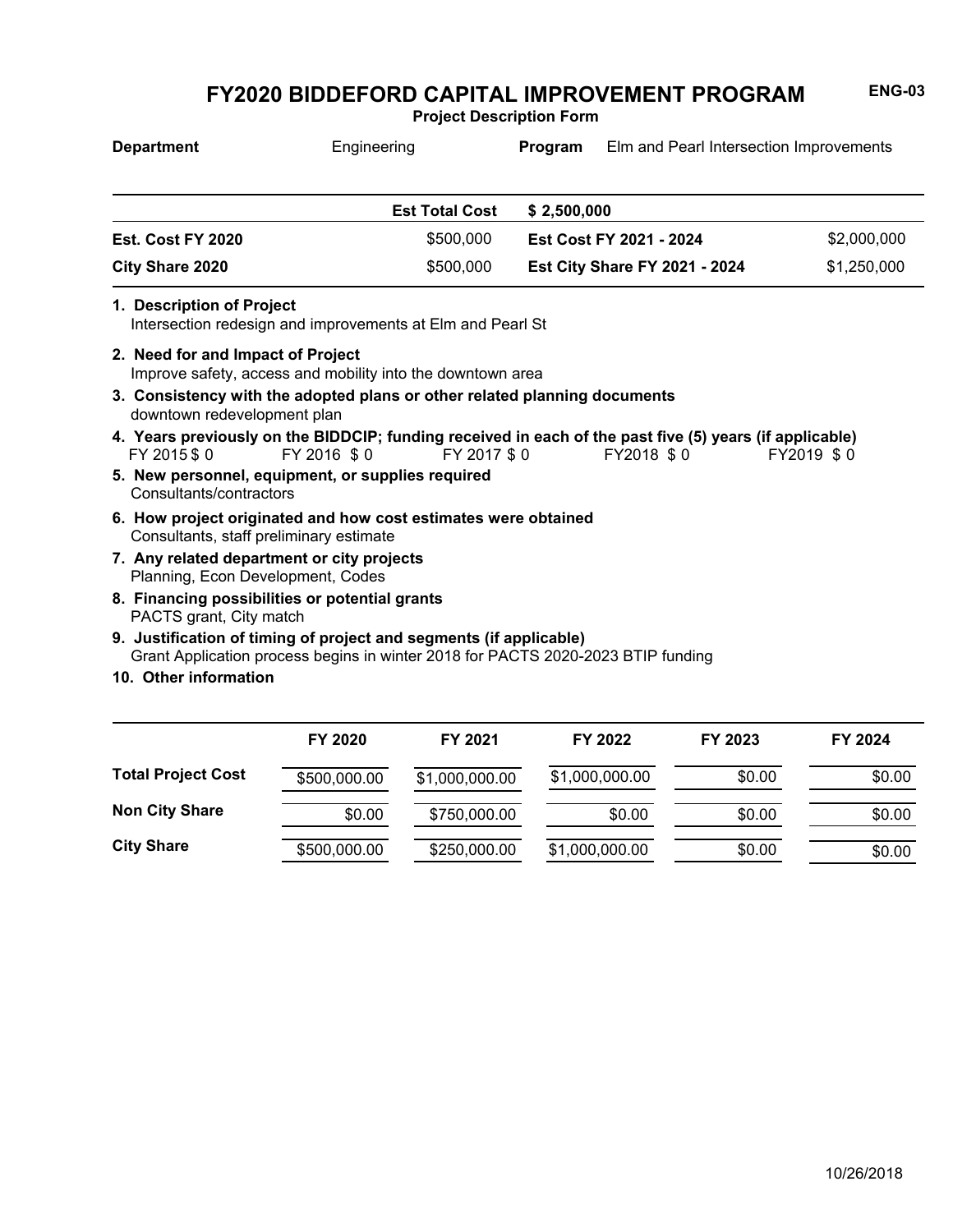**Project Description Form**

| <b>Department</b>      | Engineering           | Program     | Green Infrastructure, Install LID Devices and<br><b>Structures</b> |           |
|------------------------|-----------------------|-------------|--------------------------------------------------------------------|-----------|
|                        | <b>Est Total Cost</b> | \$1,000,000 |                                                                    |           |
| Est. Cost FY 2020      | \$200,000             |             | Est Cost FY 2021 - 2024                                            | \$800,000 |
| <b>City Share 2020</b> | \$200,000             |             | <b>Est City Share FY 2021 - 2024</b>                               | \$800,000 |

#### **1. Description of Project**

Install Green infrastructure, stormwater flow reduction devices

- Will reduce stormwater runoff peak flows and volumes in the collection system **2. Need for and Impact of Project**
- MS4 Stormwater permit requires management of stormwater flows, this will mitigate stormwater peak flows into the combined sewer system and requirements to reduce CSO volumes per the CSO Master Plan Phase II **3. Consistency with the adopted plans or other related planning documents**
- FY 2015 \$ 0 FY 2016 \$ 0 FY 2017 \$ 0 FY2018 \$ 0 FY2019 \$ 0 **4. Years previously on the BIDDCIP; funding received in each of the past five (5) years (if applicable)**
- Consultants/contractors **5. New personnel, equipment, or supplies required**
- **Staff 6. How project originated and how cost estimates were obtained**
- **7. Any related department or city projects**
- MeDEP, CWSRF **8. Financing possibilities or potential grants**
- Stormwater flow adds volume peaks to the system, increases treatment costs and increases CSO activity, flow reduction is required by CSO Master Plan Phase II **9. Justification of timing of project and segments (if applicable)**
- **10. Other information**

|                           | FY 2020      | FY 2021      | FY 2022      | FY 2023      | FY 2024      |
|---------------------------|--------------|--------------|--------------|--------------|--------------|
| <b>Total Project Cost</b> | \$200,000.00 | \$200,000.00 | \$200,000.00 | \$200,000.00 | \$200,000.00 |
| <b>Non City Share</b>     | \$0.00       | \$0.00       | \$0.00       | \$0.00       | \$0.00       |
| <b>City Share</b>         | \$200,000.00 | \$200,000.00 | \$200,000.00 | \$200,000.00 | \$200,000.00 |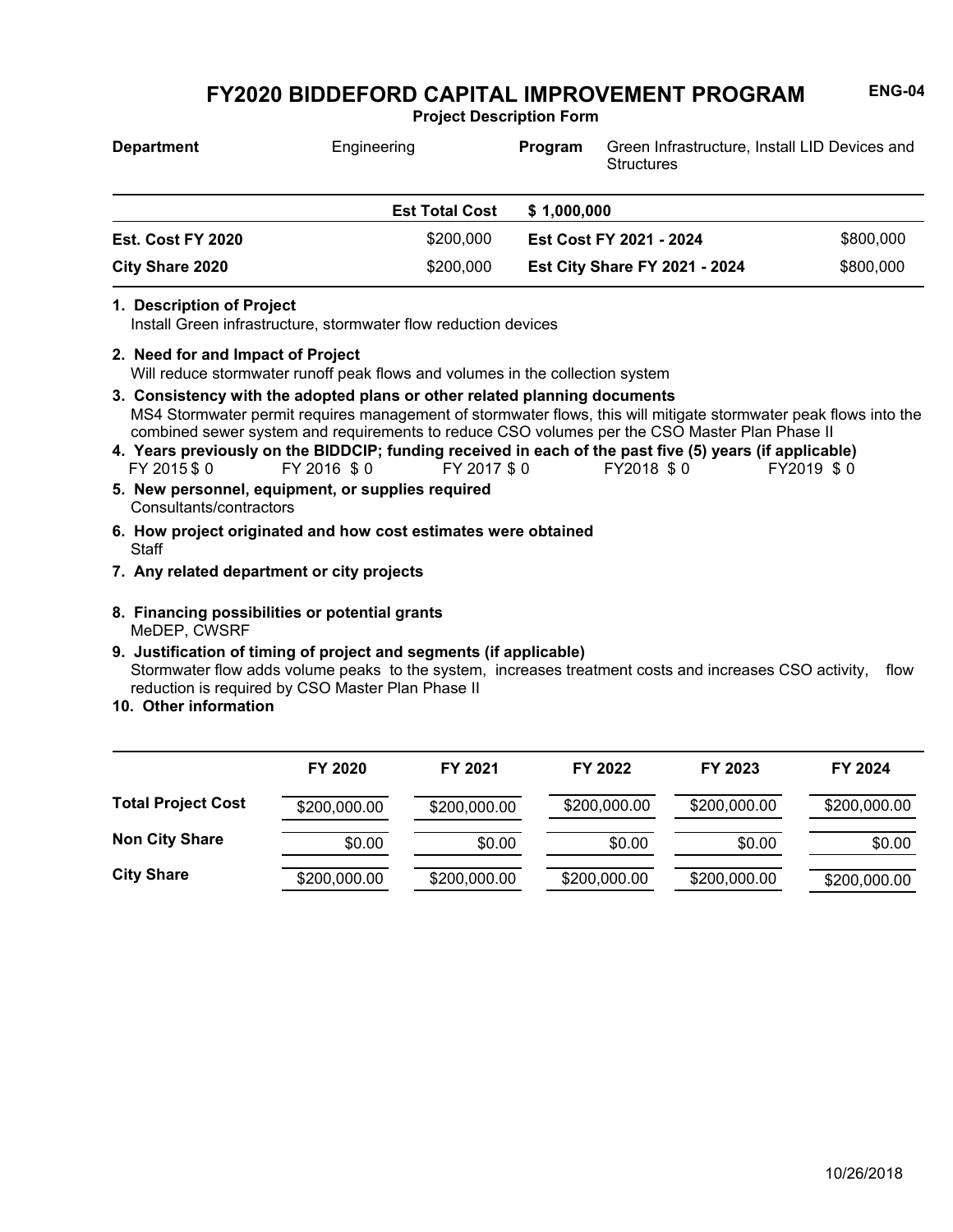**Project Description Form**

| <b>Department</b>                                                            | Engineering                                                                                                                                | Program     |                                      | Harbor Access/Boat Launch at Vines Landing |
|------------------------------------------------------------------------------|--------------------------------------------------------------------------------------------------------------------------------------------|-------------|--------------------------------------|--------------------------------------------|
|                                                                              | <b>Est Total Cost</b>                                                                                                                      | \$150,000   |                                      |                                            |
| <b>Est. Cost FY 2020</b>                                                     | \$150,000                                                                                                                                  |             | Est Cost FY 2021 - 2024              | \$0                                        |
| City Share 2020                                                              | \$100,000                                                                                                                                  |             | <b>Est City Share FY 2021 - 2024</b> | \$0                                        |
| 1. Description of Project<br>Re-Construct boat launch at Vines Landing       |                                                                                                                                            |             |                                      |                                            |
| 2. Need for and Impact of Project                                            | Existing launch area is in poor condition, commercial fisherman use this launch site and need the access improved                          |             |                                      |                                            |
| Comprehensive Plan                                                           | 3. Consistency with the adopted plans or other related planning documents                                                                  |             |                                      |                                            |
| FY 2015 \$0                                                                  | 4. Years previously on the BIDDCIP; funding received in each of the past five (5) years (if applicable)<br>FY 2016 \$0                     | FY 2017 \$0 | FY2018 \$0                           | FY2019 \$0                                 |
| Consultant/contractors                                                       | 5. New personnel, equipment, or supplies required                                                                                          |             |                                      |                                            |
| Staff and consultant                                                         | 6. How project originated and how cost estimates were obtained                                                                             |             |                                      |                                            |
| 7. Any related department or city projects                                   | Recreation, Planning, Economic Development                                                                                                 |             |                                      |                                            |
| 8. Financing possibilities or potential grants<br><b>Small Harbors Grant</b> |                                                                                                                                            |             |                                      |                                            |
|                                                                              | 9. Justification of timing of project and segments (if applicable)<br>Needed for better and safer access to ocean for commercial fisherman |             |                                      |                                            |
| 10. Other information                                                        |                                                                                                                                            |             |                                      |                                            |

|                           | FY 2020      | FY 2021 | FY 2022 | FY 2023 | FY 2024 |
|---------------------------|--------------|---------|---------|---------|---------|
| <b>Total Project Cost</b> | \$150,000.00 | \$0.00  | \$0.00  | \$0.00  | \$0.00  |
| <b>Non City Share</b>     | \$50,000.00  | \$0.00  | \$0.00  | \$0.00  | \$0.00  |
| <b>City Share</b>         | \$100,000.00 | \$0.00  | \$0.00  | \$0.00  | \$0.00  |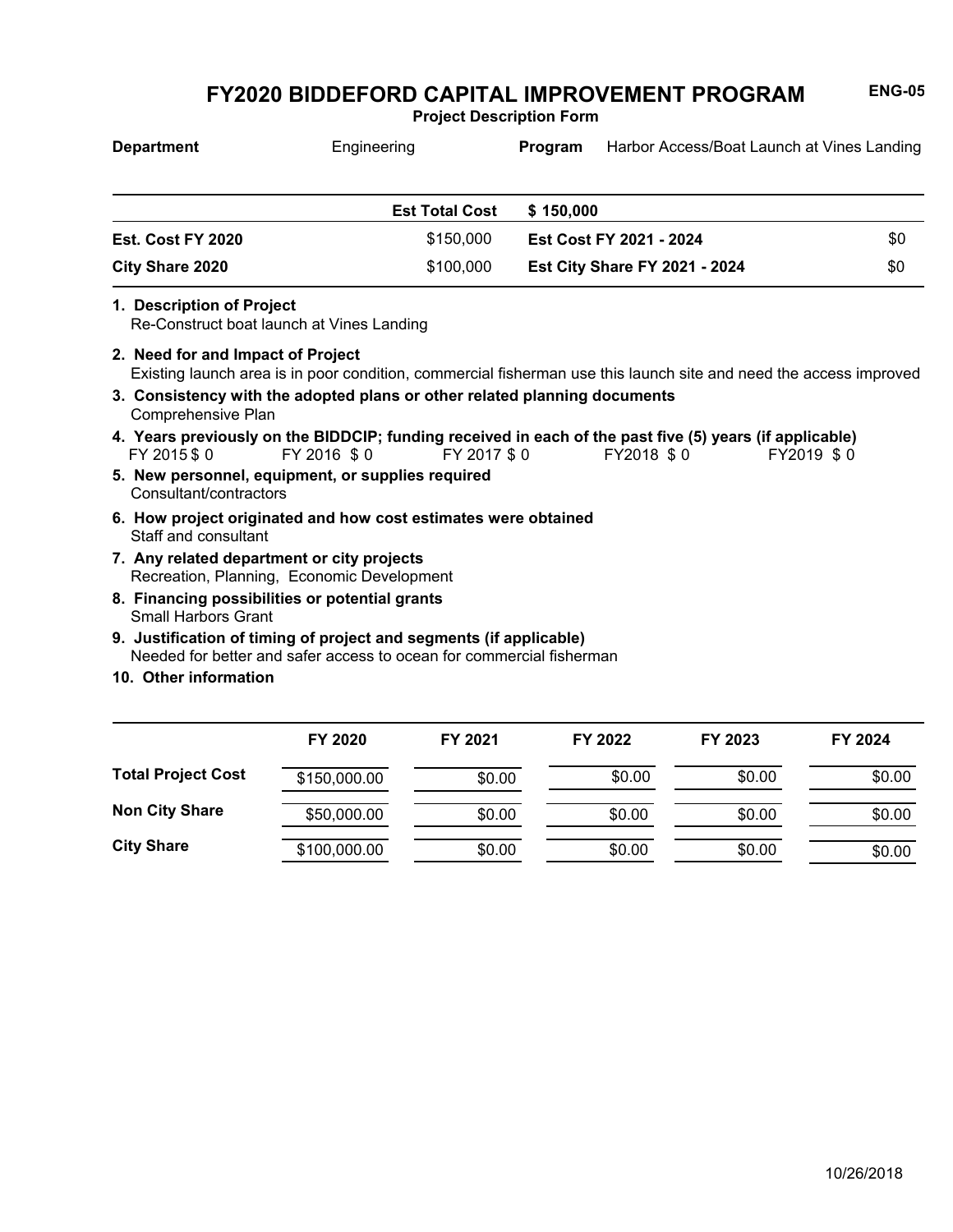**Project Description Form**

| <b>Department</b>                                                                   | Engineering                                                                                                                           | Program     | <b>Lincoln Street Improvements</b>   |             |
|-------------------------------------------------------------------------------------|---------------------------------------------------------------------------------------------------------------------------------------|-------------|--------------------------------------|-------------|
|                                                                                     | <b>Est Total Cost</b>                                                                                                                 | \$2,177,435 |                                      |             |
| Est. Cost FY 2020                                                                   | \$1,077,435                                                                                                                           |             | Est Cost FY 2021 - 2024              | \$1,100,000 |
| <b>City Share 2020</b>                                                              | \$1,077,435                                                                                                                           |             | <b>Est City Share FY 2021 - 2024</b> | \$1,100,000 |
| 1. Description of Project<br>Lincoln St improvements                                |                                                                                                                                       |             |                                      |             |
| 2. Need for and Impact of Project                                                   | Upgrade of utilities and facilities to accommodate development                                                                        |             |                                      |             |
| Downtown master plan                                                                | 3. Consistency with the adopted plans or other related planning documents                                                             |             |                                      |             |
| FY 2015 \$ 0                                                                        | 4. Years previously on the BIDDCIP; funding received in each of the past five (5) years (if applicable)<br>FY 2016 \$0<br>FY 2017 \$0 |             | FY2018 \$177,435 FY2019 \$872,565    |             |
| 5. New personnel, equipment, or supplies required<br>Consultants/contractors        |                                                                                                                                       |             |                                      |             |
| Staff                                                                               | 6. How project originated and how cost estimates were obtained                                                                        |             |                                      |             |
| 7. Any related department or city projects<br>Planning, Economic Development        |                                                                                                                                       |             |                                      |             |
| 8. Financing possibilities or potential grants<br>MDOT, BPI, MPI, local TIF, WW CIP |                                                                                                                                       |             |                                      |             |
| MDOT MPI grant availability                                                         | 9. Justification of timing of project and segments (if applicable)                                                                    |             |                                      |             |
| 10 Otharinformation                                                                 |                                                                                                                                       |             |                                      |             |

**10. Other information**

|                           | FY 2020        | FY 2021        | FY 2022 | FY 2023 | FY 2024 |
|---------------------------|----------------|----------------|---------|---------|---------|
| <b>Total Project Cost</b> | \$1,077,435.00 | \$1,100,000.00 | \$0.00  | \$0.00  | \$0.00  |
| <b>Non City Share</b>     | \$0.00         | \$0.00         | \$0.00  | \$0.00  | \$0.00  |
| <b>City Share</b>         | \$1,077,435.00 | \$1,100,000.00 | \$0.00  | \$0.00  | \$0.00  |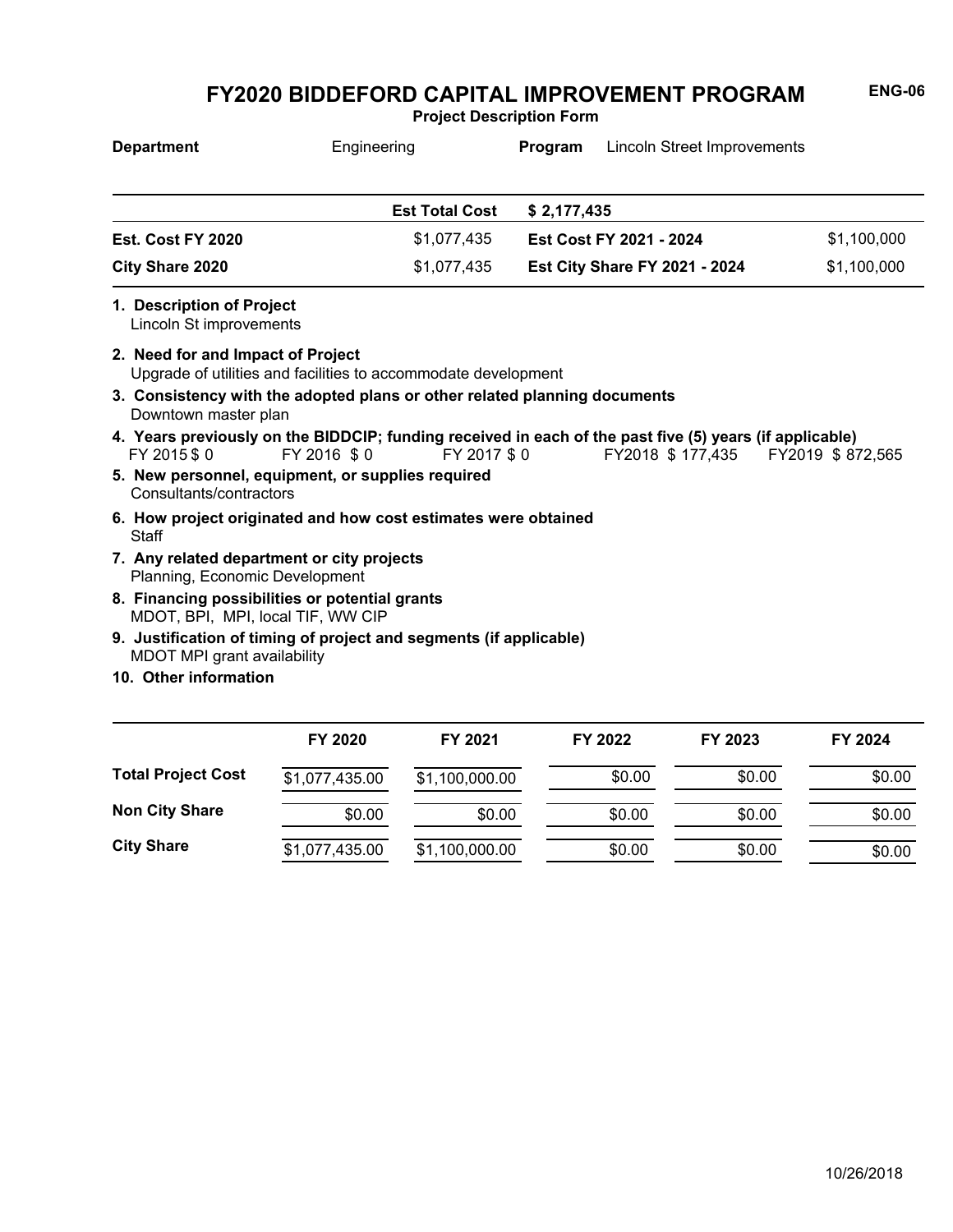**Project Description Form**

| <b>Department</b>                                                                                                                                  | Engineering           | Program     | Lower Main Street Improvements, (bump<br>outs and cross walks)                                                                      |     |
|----------------------------------------------------------------------------------------------------------------------------------------------------|-----------------------|-------------|-------------------------------------------------------------------------------------------------------------------------------------|-----|
|                                                                                                                                                    | <b>Est Total Cost</b> | \$500,000   |                                                                                                                                     |     |
| Est. Cost FY 2020                                                                                                                                  | \$500,000             |             | Est Cost FY 2021 - 2024                                                                                                             | \$0 |
| <b>City Share 2020</b>                                                                                                                             | \$500,000             |             | <b>Est City Share FY 2021 - 2024</b>                                                                                                | \$0 |
| 1. Description of Project<br>Repair/replace/update downtown street scape from Alfred to Water St                                                   |                       |             |                                                                                                                                     |     |
| 2. Need for and Impact of Project<br>existing facilities are in poor condition                                                                     |                       |             |                                                                                                                                     |     |
| 3. Consistency with the adopted plans or other related planning documents<br>Downtown master plan                                                  |                       |             |                                                                                                                                     |     |
| FY 2015 \$0                                                                                                                                        | FY 2016 \$0           | FY 2017 \$0 | 4. Years previously on the BIDDCIP; funding received in each of the past five (5) years (if applicable)<br>FY2018 \$0<br>FY2019 \$0 |     |
| 5. New personnel, equipment, or supplies required<br>Consultants/contractors                                                                       |                       |             |                                                                                                                                     |     |
| 6. How project originated and how cost estimates were obtained<br>Staff                                                                            |                       |             |                                                                                                                                     |     |
| 7. Any related department or city projects<br>CDBG, Economic Development, Planning, Codes                                                          |                       |             |                                                                                                                                     |     |
| 8. Financing possibilities or potential grants<br>possible CDBG funding                                                                            |                       |             |                                                                                                                                     |     |
| 9. Justification of timing of project and segments (if applicable)<br>construct prior to MDOT/PACTS paving in spring 2019<br>10. Other information |                       |             | Existing facilities are in poor condition and need upgrading to improve safety and mobility in the downtown area,                   |     |
|                                                                                                                                                    |                       |             |                                                                                                                                     |     |

|                           | FY 2020      | FY 2021 | FY 2022 | FY 2023 | FY 2024 |
|---------------------------|--------------|---------|---------|---------|---------|
| <b>Total Project Cost</b> | \$500,000.00 | \$0.00  | \$0.00  | \$0.00  | \$0.00  |
| <b>Non City Share</b>     | \$0.00       | \$0.00  | \$0.00  | \$0.00  | \$0.00  |
| <b>City Share</b>         | \$500,000.00 | \$0.00  | \$0.00  | \$0.00  | \$0.00  |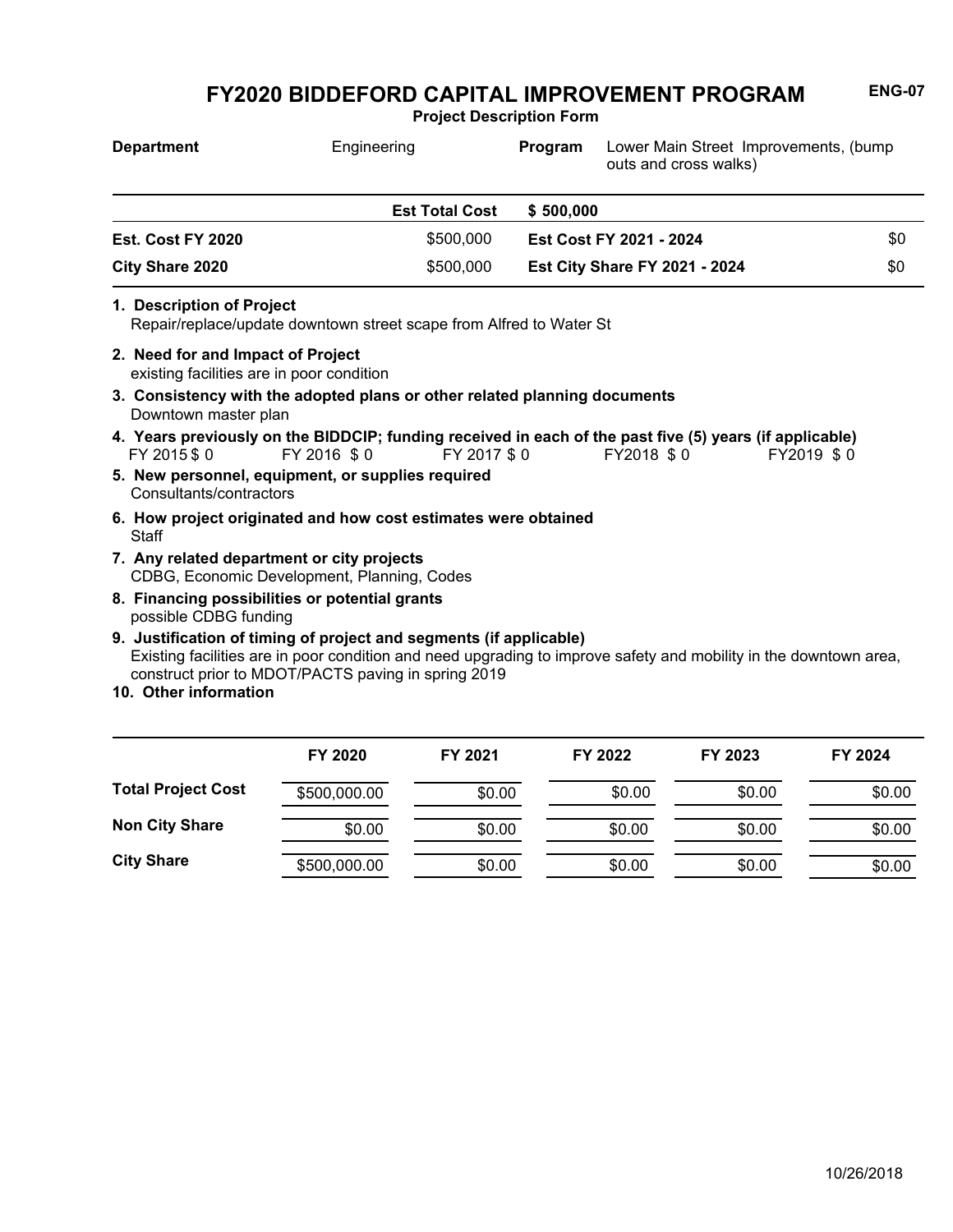**Project Description Form**

| <b>Department</b> | Engineering           | Main Street Sidewalk Improvements<br>Program |                                      |     |
|-------------------|-----------------------|----------------------------------------------|--------------------------------------|-----|
|                   |                       |                                              |                                      |     |
|                   | <b>Est Total Cost</b> | \$1,225,000                                  |                                      |     |
| Est. Cost FY 2020 | \$1,225,000           |                                              | Est Cost FY 2021 - 2024              | \$0 |
| City Share 2020   | \$825,000             |                                              | <b>Est City Share FY 2021 - 2024</b> | \$0 |

**1. Description of Project**

Repair/replace downtown sidewalks and street lights and make safety improvements

- existing facilities are in poor condition **2. Need for and Impact of Project**
- Downtown master plan **3. Consistency with the adopted plans or other related planning documents**
- FY 2015 \$ 0 FY 2016 \$ 0 FY 2017 \$ 0 FY2018 \$ 500,000 FY2019 \$ 760,000 **4. Years previously on the BIDDCIP; funding received in each of the past five (5) years (if applicable)**
- Consultants/contractors **5. New personnel, equipment, or supplies required**
- **Staff 6. How project originated and how cost estimates were obtained**
- CDBG, Economic Development, Planning, Codes **7. Any related department or city projects**
- CDBG funding **8. Financing possibilities or potential grants**
- Existing facilities are in poor condition and need upgrading to improve safety and mobility in the downtown area **9. Justification of timing of project and segments (if applicable)**
- **10. Other information**

|                           | FY 2020        | FY 2021 | FY 2022 | FY 2023 | FY 2024 |
|---------------------------|----------------|---------|---------|---------|---------|
| <b>Total Project Cost</b> | \$1,225,000.00 | \$0.00  | \$0.00  | \$0.00  | \$0.00  |
| <b>Non City Share</b>     | \$400,000.00   | \$0.00  | \$0.00  | \$0.00  | \$0.00  |
| <b>City Share</b>         | \$825,000.00   | \$0.00  | \$0.00  | \$0.00  | \$0.00  |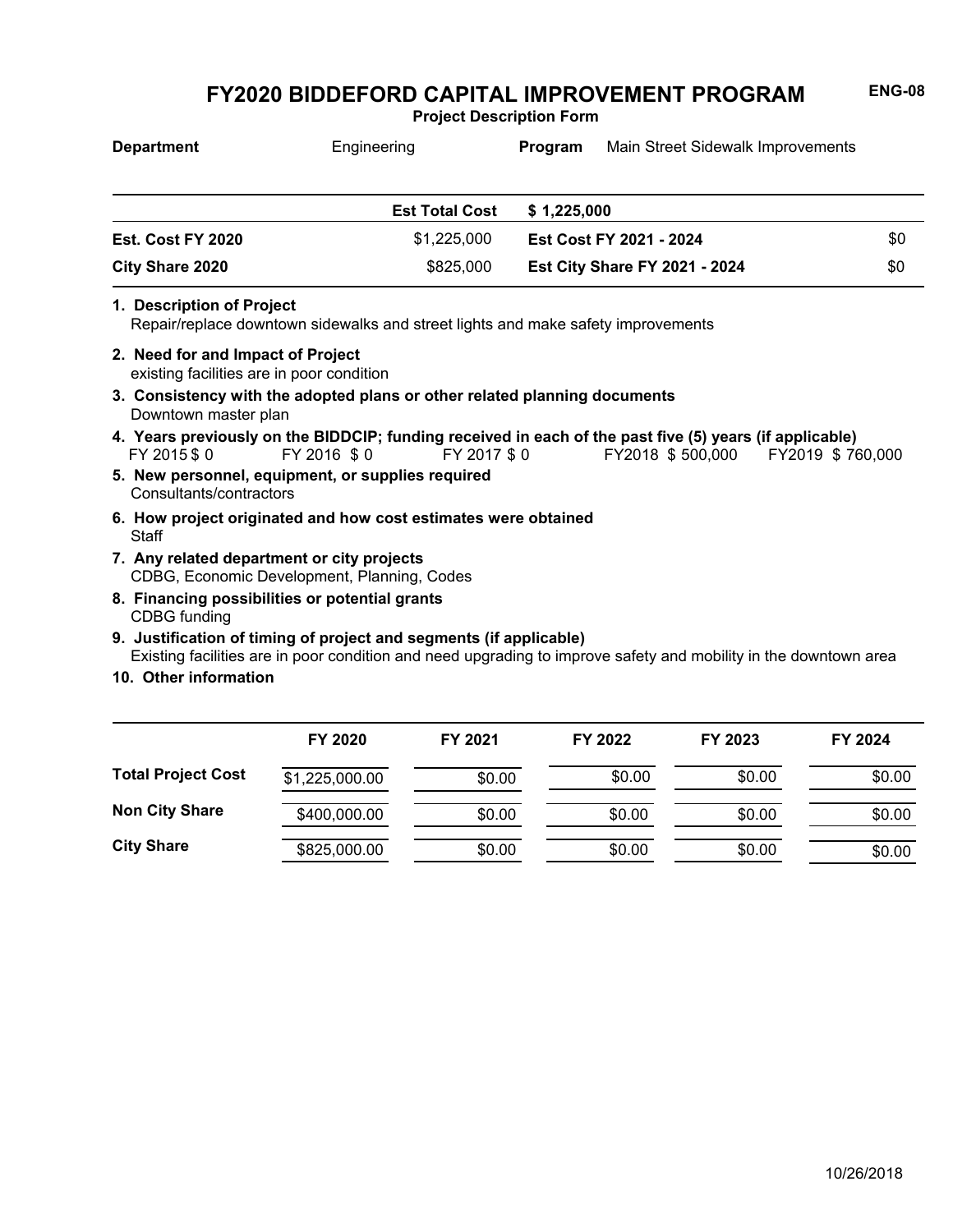**Project Description Form**

| <b>Department</b>                                                                            | Engineering                                                                                  |             | Program   | Morin Street Improvement Project,<br>Paving/Repairs Project                                                                         |     |
|----------------------------------------------------------------------------------------------|----------------------------------------------------------------------------------------------|-------------|-----------|-------------------------------------------------------------------------------------------------------------------------------------|-----|
|                                                                                              | <b>Est Total Cost</b>                                                                        |             | \$750,000 |                                                                                                                                     |     |
| Est. Cost FY 2020                                                                            |                                                                                              | \$750,000   |           | Est Cost FY 2021 - 2024                                                                                                             | \$0 |
| <b>City Share 2020</b>                                                                       |                                                                                              | \$575,000   |           | <b>Est City Share FY 2021 - 2024</b>                                                                                                | \$0 |
| 1. Description of Project<br>Morin Street repaving/repairs                                   |                                                                                              |             |           |                                                                                                                                     |     |
| 2. Need for and Impact of Project<br>impervious reduction plan<br><b>MS4 Stormwater Plan</b> | 3. Consistency with the adopted plans or other related planning documents                    |             |           | Road serves industrial park and is in very poor condition and is in the Thacher Brook Watershed so part of                          |     |
| FY 2015 \$0                                                                                  | FY 2016 \$0                                                                                  | FY 2017 \$0 |           | 4. Years previously on the BIDDCIP; funding received in each of the past five (5) years (if applicable)<br>FY2018 \$0<br>FY2019 \$0 |     |
| Consultant/contractor                                                                        | 5. New personnel, equipment, or supplies required                                            |             |           |                                                                                                                                     |     |
| <b>Staff</b>                                                                                 | 6. How project originated and how cost estimates were obtained                               |             |           |                                                                                                                                     |     |
| Economic Development, Stormwater                                                             | 7. Any related department or city projects                                                   |             |           |                                                                                                                                     |     |
|                                                                                              | 8. Financing possibilities or potential grants<br>CWSRF loan/grant, local stormwater funding |             |           |                                                                                                                                     |     |
| watershed<br>10. Other information                                                           | 9. Justification of timing of project and segments (if applicable)                           |             |           | Road surface is in very poor condition needs repaving asap and need for reduction in impervious area in                             |     |

|                           | FY 2020      | FY 2021 | FY 2022 | FY 2023 | FY 2024 |
|---------------------------|--------------|---------|---------|---------|---------|
| <b>Total Project Cost</b> | \$750,000.00 | \$0.00  | \$0.00  | \$0.00  | \$0.00  |
| <b>Non City Share</b>     | \$175,000.00 | \$0.00  | \$0.00  | \$0.00  | \$0.00  |
| <b>City Share</b>         | \$575,000.00 | \$0.00  | \$0.00  | \$0.00  | \$0.00  |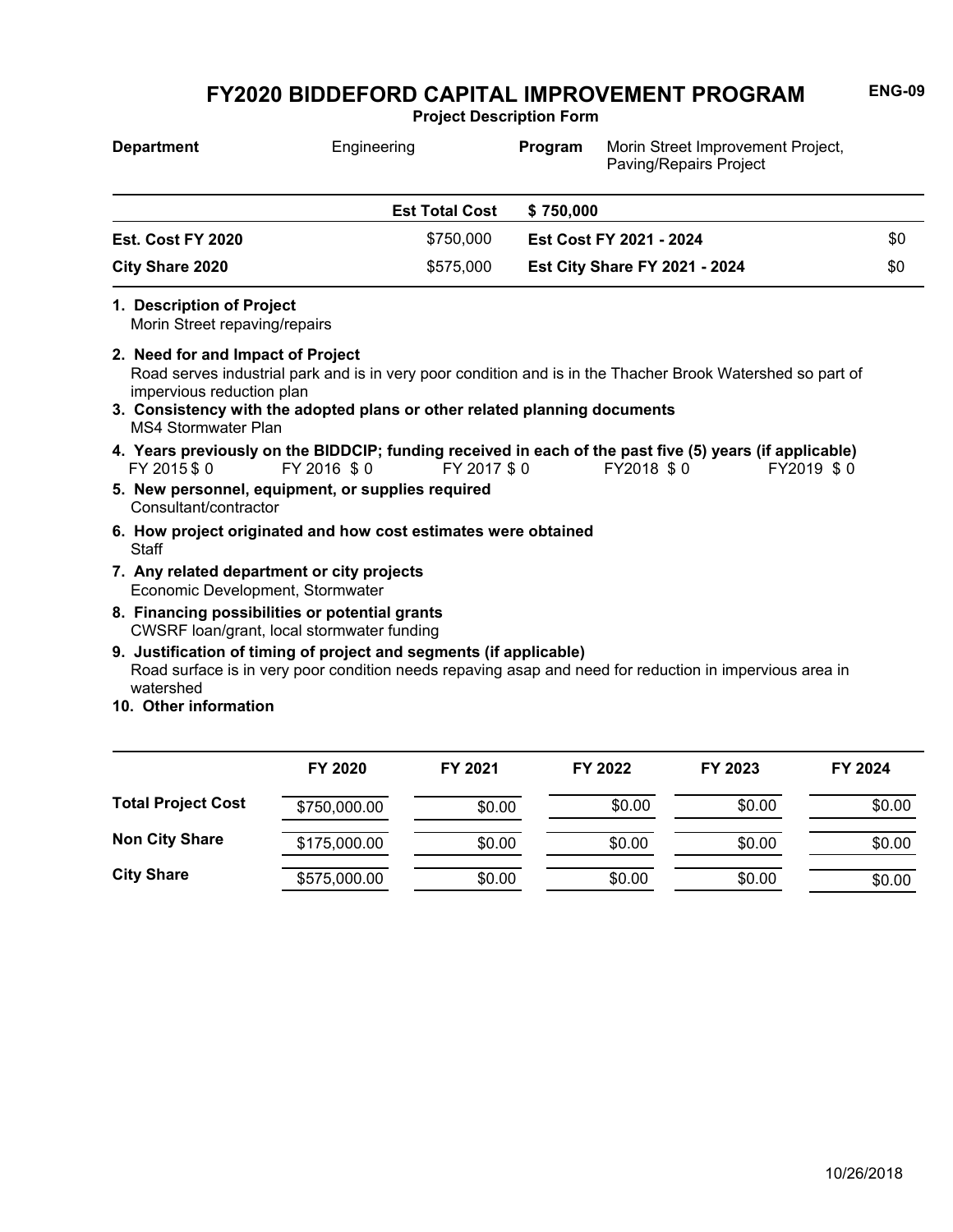**Project Description Form**

| <b>Department</b>                                                                                                                   | Engineering |                       | Program     | River Wall Repair, Mechanics Park                                                                                     |             |
|-------------------------------------------------------------------------------------------------------------------------------------|-------------|-----------------------|-------------|-----------------------------------------------------------------------------------------------------------------------|-------------|
|                                                                                                                                     |             | <b>Est Total Cost</b> | \$3,000,000 |                                                                                                                       |             |
| Est. Cost FY 2020                                                                                                                   |             | \$300,000             |             | Est Cost FY 2021 - 2024                                                                                               | \$2,700,000 |
| <b>City Share 2020</b>                                                                                                              |             | \$300,000             |             | <b>Est City Share FY 2021 - 2024</b>                                                                                  | \$2,700,000 |
| 1. Description of Project<br>Repair/replace river wall along Mechanics Park                                                         |             |                       |             |                                                                                                                       |             |
| 2. Need for and Impact of Project<br>Wall is in very poor condition                                                                 |             |                       |             |                                                                                                                       |             |
| 3. Consistency with the adopted plans or other related planning documents<br><b>Riverwalk Master Plan</b>                           |             |                       |             |                                                                                                                       |             |
| FY 2015 \$ 0                                                                                                                        | FY 2016 \$0 | FY 2017 \$0           |             | 4. Years previously on the BIDDCIP; funding received in each of the past five (5) years (if applicable)<br>FY2018 \$0 | FY2019 \$0  |
| 5. New personnel, equipment, or supplies required<br>Consultants/contractors                                                        |             |                       |             |                                                                                                                       |             |
| 6. How project originated and how cost estimates were obtained<br>Staff                                                             |             |                       |             |                                                                                                                       |             |
| 7. Any related department or city projects<br>Recreation, Planning, Economic Development                                            |             |                       |             |                                                                                                                       |             |
| 8. Financing possibilities or potential grants<br><b>State River Front Bond</b>                                                     |             |                       |             |                                                                                                                       |             |
| 9. Justification of timing of project and segments (if applicable)<br>Wall is in very poor condition and needs to be addressed asap |             |                       |             |                                                                                                                       |             |
| 10. Other information                                                                                                               |             |                       |             |                                                                                                                       |             |
|                                                                                                                                     | EV 2020     | EV 2024               |             | EV 2022<br>EV 2022                                                                                                    | EV 2024     |

|                           | FY 2020      | FY 2021      | FY 2022        | FY 2023 | FY 2024 |
|---------------------------|--------------|--------------|----------------|---------|---------|
| <b>Total Project Cost</b> | \$300,000.00 | \$500,000.00 | \$2,200,000.00 | \$0.00  | \$0.00  |
| <b>Non City Share</b>     | \$0.00       | \$0.00       | \$0.00         | \$0.00  | \$0.00  |
| <b>City Share</b>         | \$300,000.00 | \$500,000.00 | \$2,200,000.00 | \$0.00  | \$0.00  |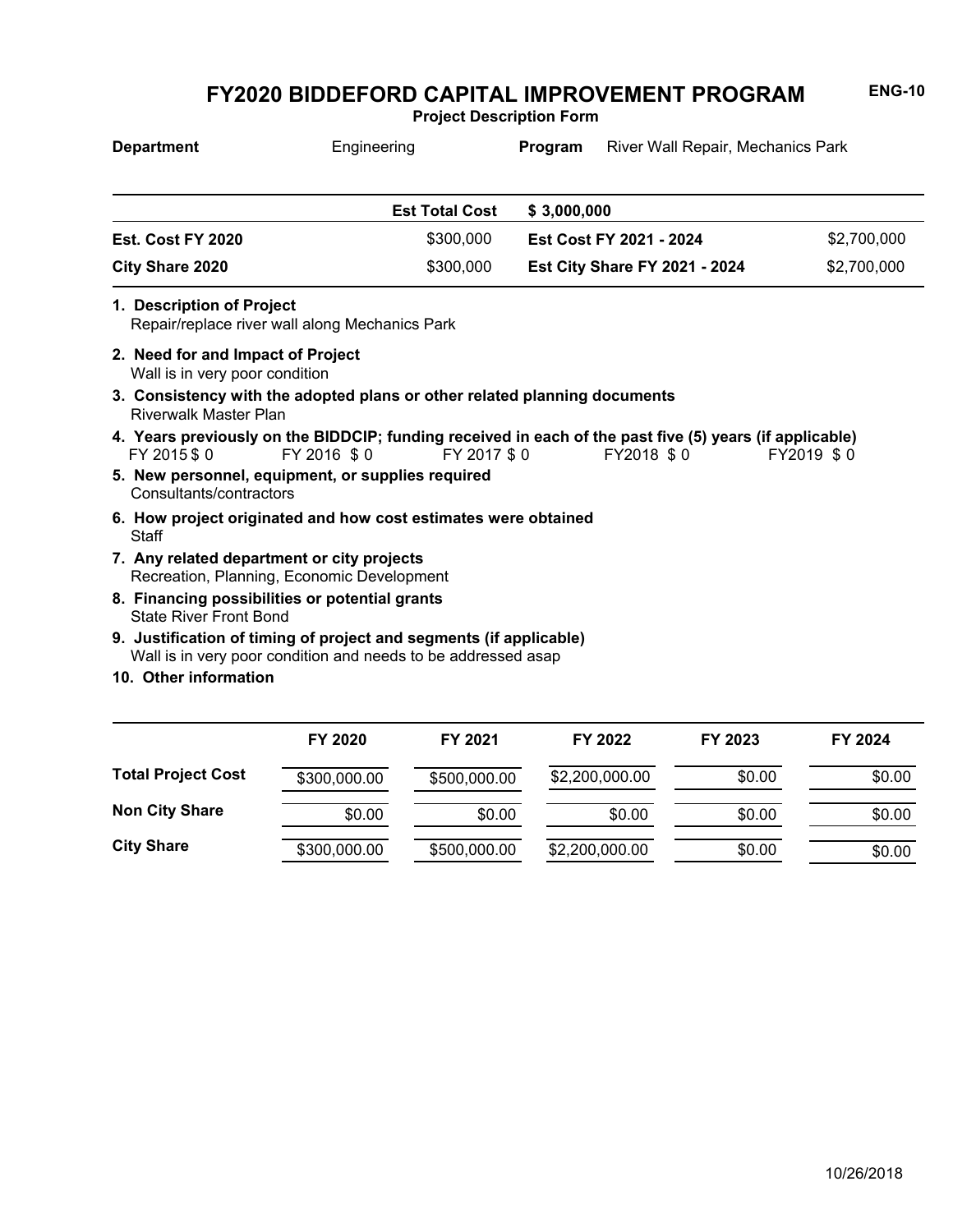**Project Description Form**

| <b>Department</b>         | Engineering                                        | Program     | River Wall Repair, Adjacent to Riverwalk Area |             |
|---------------------------|----------------------------------------------------|-------------|-----------------------------------------------|-------------|
|                           | <b>Est Total Cost</b>                              | \$2,900,000 |                                               |             |
| Est. Cost FY 2020         | \$500,000                                          |             | Est Cost FY 2021 - 2024                       | \$2,400,000 |
| City Share 2020           | \$500,000                                          |             | Est City Share FY 2021 - 2024                 | \$2,400,000 |
| 1. Description of Project | Repair/replace river wall along Riverdam/Riverwalk |             |                                               |             |

- Wall is in very poor condition **2. Need for and Impact of Project**
- Riverwalk Master Plan **3. Consistency with the adopted plans or other related planning documents**
- FY 2015 \$ 0 FY 2016 \$ 0 FY 2017 \$ 125,000 FY2018 \$ 40,000 FY2019 \$ 0 **4. Years previously on the BIDDCIP; funding received in each of the past five (5) years (if applicable)**
- Consultants/contractors **5. New personnel, equipment, or supplies required**
- **Staff 6. How project originated and how cost estimates were obtained**
- Recreation, Planning, Economic Development **7. Any related department or city projects**
- State River Front Bond **8. Financing possibilities or potential grants**
- Wall is in very poor condition and needs to be addressed asap **9. Justification of timing of project and segments (if applicable)**
- **10. Other information**

|                           | FY 2020      | FY 2021        | FY 2022 | FY 2023 | FY 2024 |
|---------------------------|--------------|----------------|---------|---------|---------|
| <b>Total Project Cost</b> | \$500,000.00 | \$2,400,000.00 | \$0.00  | \$0.00  | \$0.00  |
| <b>Non City Share</b>     | \$0.00       | \$0.00         | \$0.00  | \$0.00  | \$0.00  |
| <b>City Share</b>         | \$500,000.00 | \$2,400,000.00 | \$0.00  | \$0.00  | \$0.00  |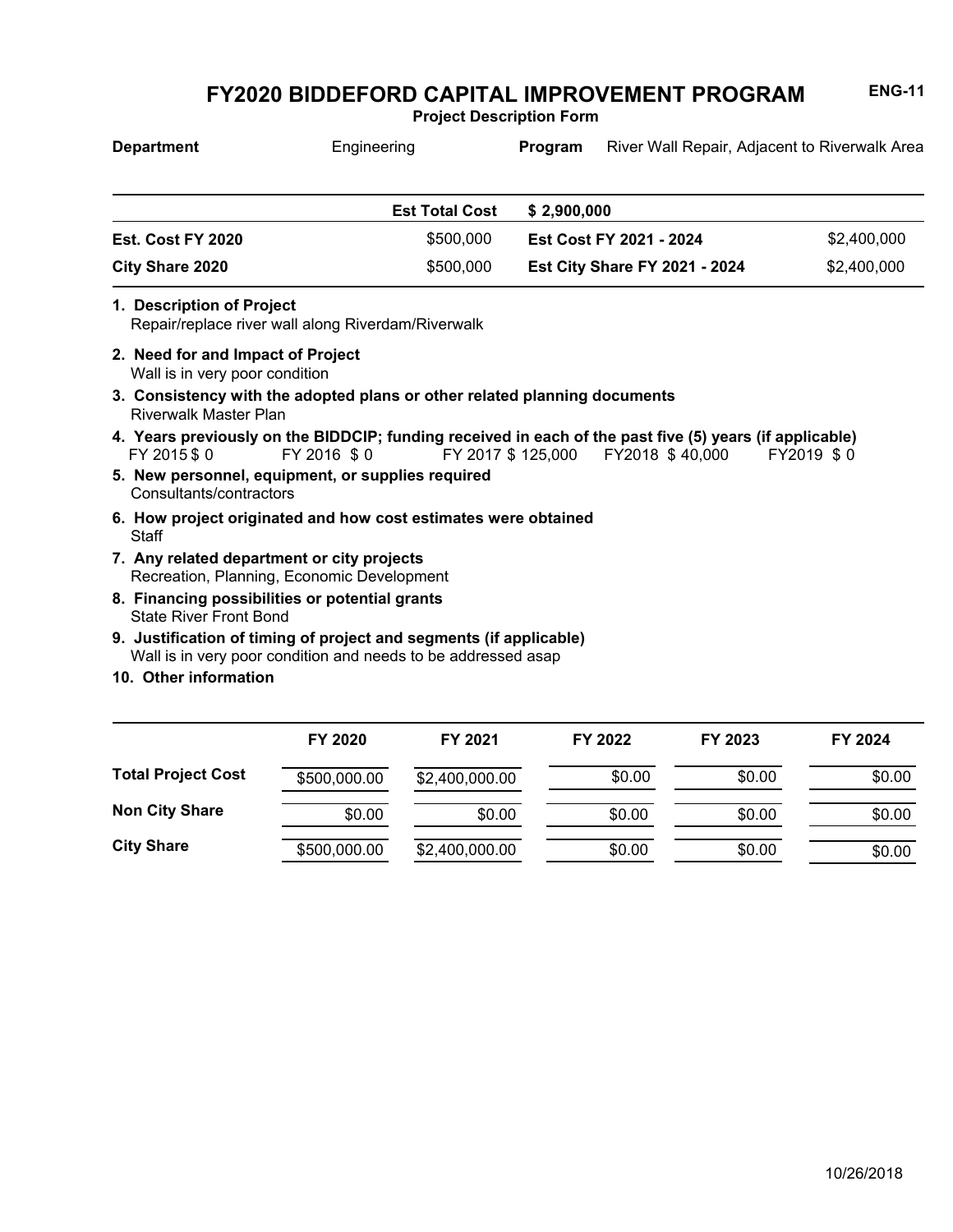**Project Description Form**

| <b>Department</b>      | Engineering           | Thatcher Brook 319<br>Program        |     |
|------------------------|-----------------------|--------------------------------------|-----|
|                        | <b>Est Total Cost</b> | \$211.200                            |     |
| Est. Cost FY 2020      | \$211,200             | Est Cost FY 2021 - 2024              | \$0 |
| <b>City Share 2020</b> | \$84,000              | <b>Est City Share FY 2021 - 2024</b> | \$0 |
|                        |                       |                                      |     |

**1. Description of Project**

Thatcher Brook Watershed 319 grant

- To address and improve water quality in watershed **2. Need for and Impact of Project**
- Reference Thatcher brook Watershed Management Plan **3. Consistency with the adopted plans or other related planning documents**
- FY 2015 \$ 0 FY 2016 \$ 0 FY 2017 \$ 0 FY2018 \$ 52,735 FY2019 \$ 0 **4. Years previously on the BIDDCIP; funding received in each of the past five (5) years (if applicable)**
- In kind services from stakeholder group, consultants **5. New personnel, equipment, or supplies required**
- Thatcher Brook Watershed 319 Grant Planning Document **6. How project originated and how cost estimates were obtained**
- Planning, Economic Development, Codes **7. Any related department or city projects**
- DEP 319 grants, City Match, in kind services **8. Financing possibilities or potential grants**
- To improve water quality prior to DEP actions, 319 grant 2017 thru 2018 **9. Justification of timing of project and segments (if applicable)**
- **10. Other information**

|                           | FY 2020      | FY 2021 | FY 2022 | FY 2023 | FY 2024 |
|---------------------------|--------------|---------|---------|---------|---------|
| <b>Total Project Cost</b> | \$211,200.00 | \$0.00  | \$0.00  | \$0.00  | \$0.00  |
| <b>Non City Share</b>     | \$127,200.00 | \$0.00  | \$0.00  | \$0.00  | \$0.00  |
| <b>City Share</b>         | \$84,000.00  | \$0.00  | \$0.00  | \$0.00  | \$0.00  |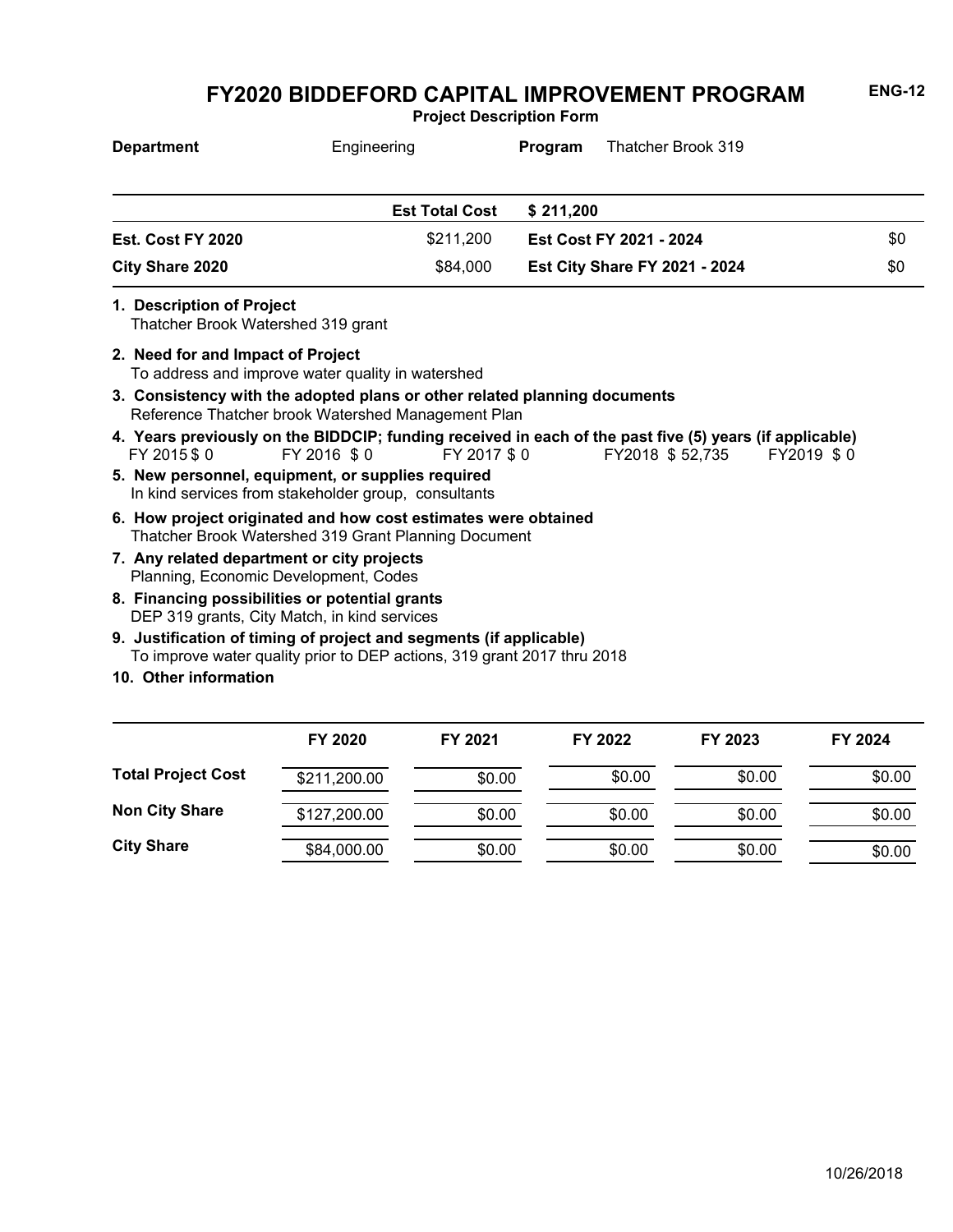**Project Description Form**

| <b>Department</b>      |                                                                                                                                 | Engineering |                       |                                      | Thatcher Brook Watershed Management Plan<br>Program<br>Phase II Implementation                                        |            |           |  |
|------------------------|---------------------------------------------------------------------------------------------------------------------------------|-------------|-----------------------|--------------------------------------|-----------------------------------------------------------------------------------------------------------------------|------------|-----------|--|
|                        |                                                                                                                                 |             | <b>Est Total Cost</b> | \$365,800                            |                                                                                                                       |            |           |  |
|                        | Est. Cost FY 2020                                                                                                               |             | \$73,160              |                                      | Est Cost FY 2021 - 2024                                                                                               |            | \$292,640 |  |
| <b>City Share 2020</b> |                                                                                                                                 |             | \$73,160              | <b>Est City Share FY 2021 - 2024</b> |                                                                                                                       |            | \$292,640 |  |
|                        | 1. Description of Project<br>Thatcher Brook Watershed retrofit/improvement program<br>2. Need for and Impact of Project         |             |                       |                                      |                                                                                                                       |            |           |  |
|                        | To address and improve water quality in watershed                                                                               |             |                       |                                      |                                                                                                                       |            |           |  |
|                        | 3. Consistency with the adopted plans or other related planning documents<br>Reference Thatcher brook Watershed Management Plan |             |                       |                                      |                                                                                                                       |            |           |  |
|                        | FY 2015 \$0                                                                                                                     | FY 2016 \$0 | FY 2017 \$0           |                                      | 4. Years previously on the BIDDCIP; funding received in each of the past five (5) years (if applicable)<br>FY2018 \$0 | FY2019 \$0 |           |  |
|                        | 5. New personnel, equipment, or supplies required<br>Consultants/contractor                                                     |             |                       |                                      |                                                                                                                       |            |           |  |
|                        | C. Haur westend setelseted and kaur sood settmetes wees skistesd                                                                |             |                       |                                      |                                                                                                                       |            |           |  |

- TB Watershed Management Planning Document **6. How project originated and how cost estimates were obtained**
- Planning, Economic Development, Codes **7. Any related department or city projects**
- DEP grants, City Match, in kind services **8. Financing possibilities or potential grants**
- To improve water quality to avoid DEP actions **9. Justification of timing of project and segments (if applicable)**
- **10. Other information**

|                           | FY 2020     | FY 2021     | FY 2022     | FY 2023     | FY 2024     |
|---------------------------|-------------|-------------|-------------|-------------|-------------|
| <b>Total Project Cost</b> | \$73,160.00 | \$73,160.00 | \$73,160.00 | \$73,160.00 | \$73,160.00 |
| <b>Non City Share</b>     | \$0.00      | \$0.00      | \$0.00      | \$0.00      | \$0.00      |
| <b>City Share</b>         | \$73,160.00 | \$73,160.00 | \$73,160.00 | \$73,160.00 | \$73,160.00 |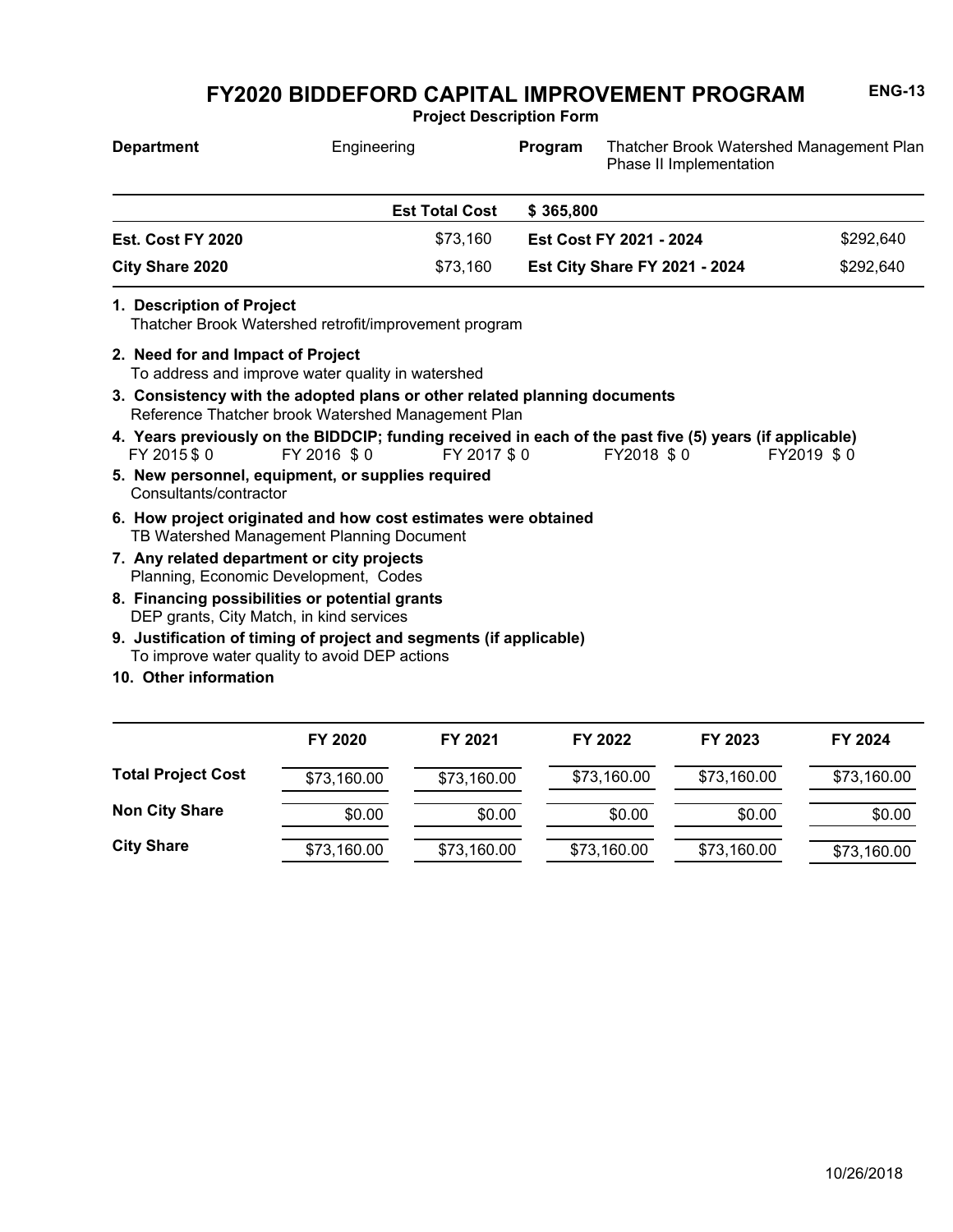**Project Description Form**

| <b>Department</b>                                                                                                                | Engineering                                                                                                            |                       | Program     | <b>Washington St Sidewalks</b>       |             |  |  |  |
|----------------------------------------------------------------------------------------------------------------------------------|------------------------------------------------------------------------------------------------------------------------|-----------------------|-------------|--------------------------------------|-------------|--|--|--|
|                                                                                                                                  |                                                                                                                        | <b>Est Total Cost</b> | \$1,006,000 |                                      |             |  |  |  |
| Est. Cost FY 2020                                                                                                                |                                                                                                                        | \$0                   |             | Est Cost FY 2021 - 2024              | \$1,006,000 |  |  |  |
| <b>City Share 2020</b>                                                                                                           |                                                                                                                        | \$0                   |             | <b>Est City Share FY 2021 - 2024</b> | \$1,006,000 |  |  |  |
| 1. Description of Project<br>Sidewalk replacement, new street lights, crosswalks & bump-outs                                     |                                                                                                                        |                       |             |                                      |             |  |  |  |
| 2. Need for and Impact of Project<br>Poor condition of facilities, aesthetic improvements                                        |                                                                                                                        |                       |             |                                      |             |  |  |  |
| 3. Consistency with the adopted plans or other related planning documents<br>Downtown Improve                                    |                                                                                                                        |                       |             |                                      |             |  |  |  |
| FY 2015 \$ 0                                                                                                                     | 4. Years previously on the BIDDCIP; funding received in each of the past five (5) years (if applicable)<br>FY 2016 \$0 | FY 2017 \$0           |             | FY2018 \$0                           | FY2019 \$0  |  |  |  |
| 5. New personnel, equipment, or supplies required<br>Consultants and contractors                                                 |                                                                                                                        |                       |             |                                      |             |  |  |  |
| 6. How project originated and how cost estimates were obtained<br>Extension of downtown improvements. Staff generated estimates. |                                                                                                                        |                       |             |                                      |             |  |  |  |
|                                                                                                                                  | 7. Any related department or city projects                                                                             |                       |             |                                      |             |  |  |  |

- **8. Financing possibilities or potential grants**
- CDBG funding potential **9. Justification of timing of project and segments (if applicable)**
- **10. Other information**

|                           | FY 2020 | FY 2021 | FY 2022 | FY 2023        | FY 2024 |
|---------------------------|---------|---------|---------|----------------|---------|
| <b>Total Project Cost</b> | \$0.00  | \$0.00  | \$0.00  | \$1,006,000.00 | \$0.00  |
| <b>Non City Share</b>     | \$0.00  | \$0.00  | \$0.00  | \$0.00         | \$0.00  |
| <b>City Share</b>         | \$0.00  | \$0.00  | \$0.00  | \$1,006,000.00 | \$0.00  |